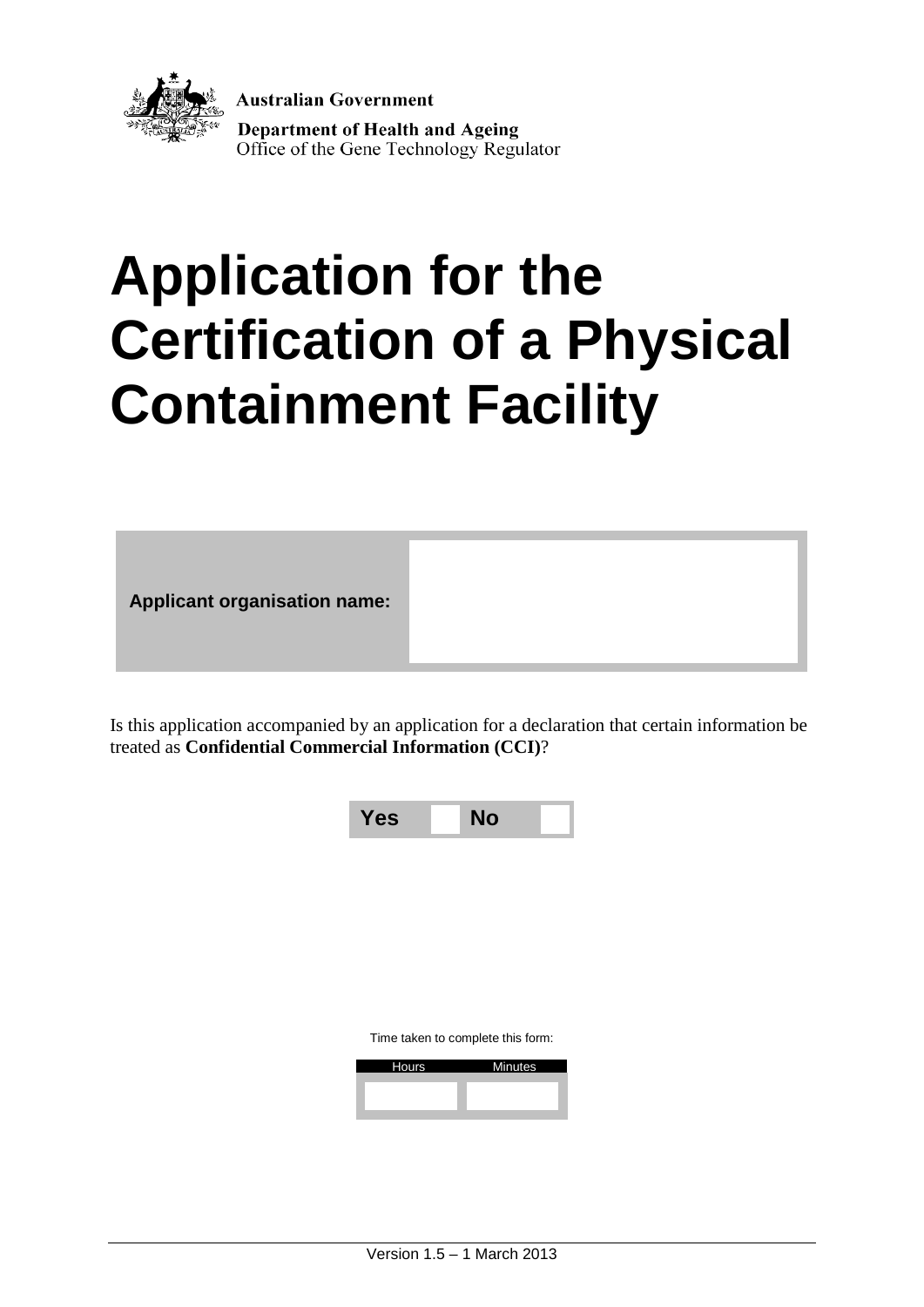# **General Instructions**

#### *Application for certification*

This application is for the certification of a facility to a specified containment level in accordance with Guidelines for the Certification of Physical Containment Facilities issued under the *Gene Technology Act 2000* (Commonwealth) (the Act) and, as applicable, corresponding state legislation.

The Gene Technology Regulator (the Regulator) needs the information you provide in this form to assist in determining whether to certify the facility. If the information you provide is incorrect or incomplete the Regulator's decision about this application may be delayed or may result in the Regulator not granting the certification. The Regulator may require you to provide additional information. If this is necessary you will be notified of the additional information required.

If the Regulator certifies the facility, the certification holder will be obliged to ensure the facility complies with the conditions of the certification.

#### *Accuracy of information*

The information you provide in this application must be true and accurate. The Act (and corresponding state law) provides for imprisonment and fines where a person gives information to the Regulator that the person knows to be false or misleading.

All sections, parts and questions must be completed unless otherwise directed on the form. If the spaces provided are not sufficient to set out the requested information, you should attach additional information and clearly mark on the attachment which section, part and question the information relates to. You should also indicate against the item that there is additional information attached, noting the attachment title/number and the page number(s).

#### *Timeframes*

Paragraph 14(1)(a) of the *Gene Technology Regulations 2001* (the Regulations) and equivalent provisions in corresponding State law specifies the timeframe within which the Regulator must consider and decide on an application for certification. This timeframe is 90 working days after the day the application is received by the Regulator.

Applicants should note that days on which the Regulator is awaiting additional information from the applicant do not count as part of the timeframe given above.

#### *Confidentiality*

If you wish to make an application for a declaration that specifies information is Confidential Commercial Information (CCI) for the purposes of the Act and corresponding state law, you must also complete the CCI application form available on the Office of the Gene Technology Regulator (OGTR) website and forward it together with this application.

#### *Ethics*

The National Framework of Ethical Principles in Gene Technology 2012 (Ethics Framework) has been developed by the Gene Technology Ethics and Community Consultative Committee (GTECCC) to provide a national reference point for promoting ethical conduct in gene technology, consistent with the national regulatory system administered by the Gene Technology Regulator. It replaces the 2006 National Framework for the Development of Ethical Principles in Gene Technology.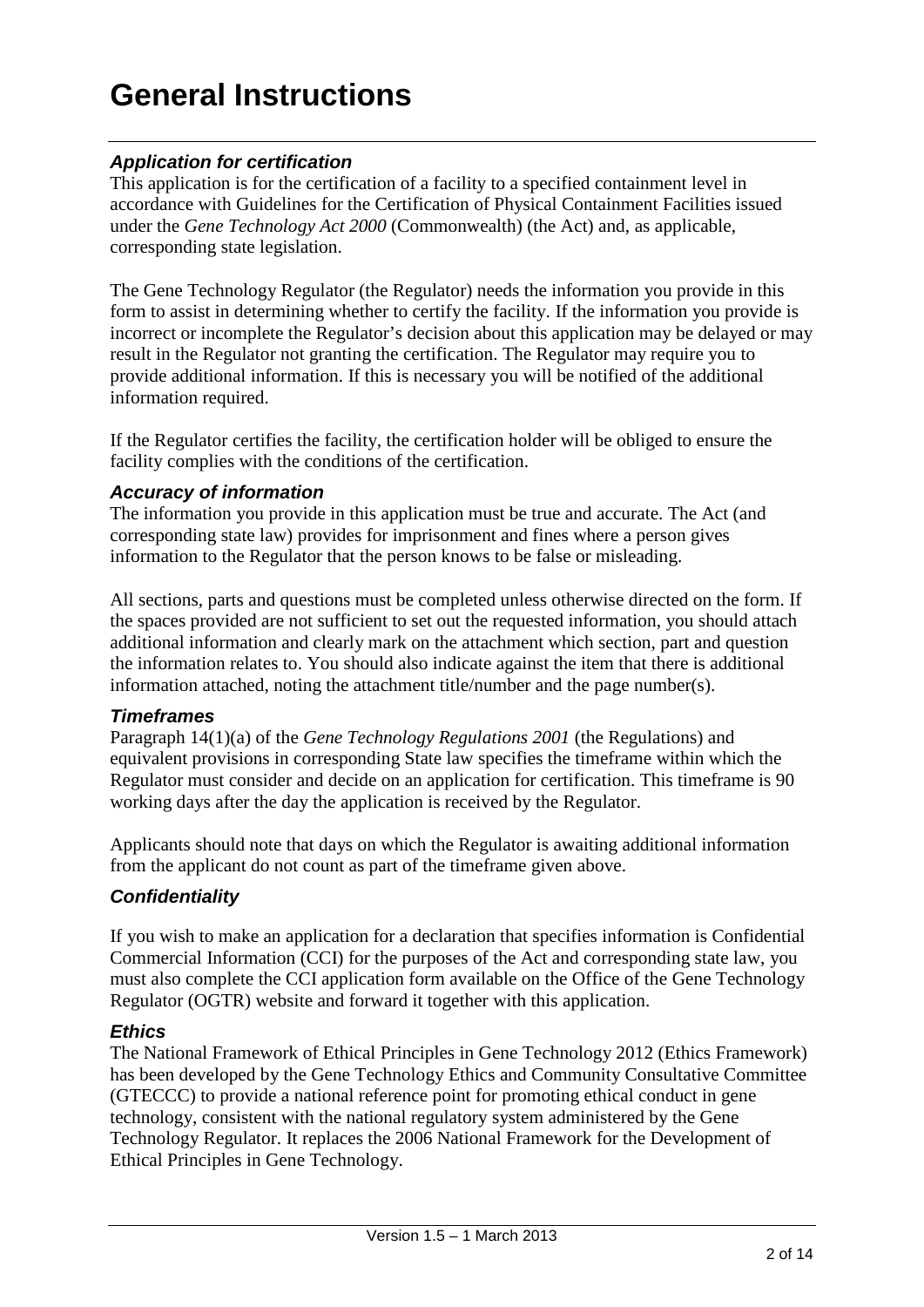The Ethics Framework provides guidance for organisations and individuals and sets out key principles and values to inform and support the consideration of ethical issues relevant to all aspects of gene technology. The Ethics Framework is also intended to provide assurance to the Australian community that not only are any risks involved in gene technology properly managed but that ethical issues are also properly considered.

The OGTR encourages organisations and individuals to refer to the Ethics Framework and to make it available to those involved in the conduct or oversight of gene technology work. The Ethics Framework is available from the OGTR website.

#### *Authorisation*

If submitting the application by post or fax, Section 4 ('Declarations' page) must be signed by a person authorised to sign on behalf of the organisation. If you are sending the application by e-mail, please either:

- attach a scanned image of Section 4, or
- if you are the person who is authorised to sign the application, include a statement in your e-mail stating that you are a person duly authorised to sign the request.

#### *Further information*

- On the OGTR website, starting from 'Forms and Guidelines', you can find explanatory documents about the certification process and the OGTR's physical containment (PC) levels and facility types, as well as individual guidelines for each facility type; or
- Contact the Office of The Gene Technology Regulator by telephone on 1800 181 030 or e-mail at ogtr@health.gov.au

#### *Lodging the application*

The completed application form can be lodged with the OGTR:

- By mail to the Office of The Gene Technology Regulator, MDP 54, GPO Box 9848, CANBERRA, ACT, 2601; or
- By e-mail to ogtr.applications@health.gov.au; or
- By fax to the Office of The Gene Technology Regulator on (02) 6271 4202; or
- In person at Level 1, Pharmacy Guild House, 15 National Circuit, BARTON ACT 2600.

You are encouraged to retain a copy of your completed application.

#### *Acknowledgement of receipt*

If you have not received any communication acknowledging the receipt of your application within two weeks, please e-mail ogtr.applications@health.gov.au or telephone 1800 181 030.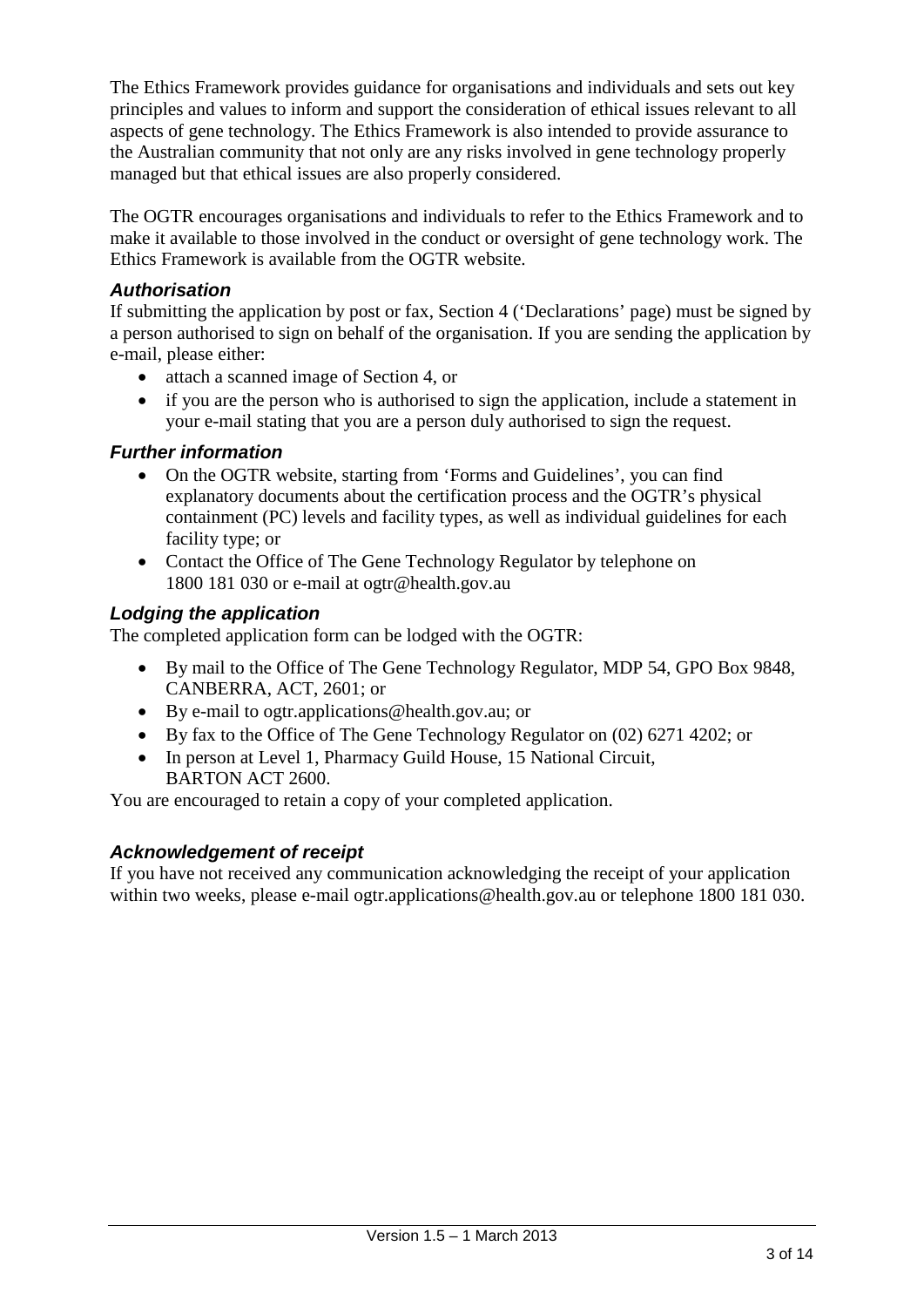# **Section 1 Contact Information for Application and Facility**

# **Question 1**

**Application contact.** Please provide contact details for the person whom an OGTR evaluator can contact with any queries about this application. The certification instrument and facility door signs will be sent to this person if the application is approved.

| Personal title:<br>(eg Ms/Mr/Dr)           | Surname: |                          |        |  |
|--------------------------------------------|----------|--------------------------|--------|--|
| First name:                                |          | Preferred first<br>name: |        |  |
| Phone number:                              | Mobile:  |                          | Fax:   |  |
| E-mail address:                            |          |                          |        |  |
| Position title:                            |          |                          |        |  |
| Organisation:<br>(for postal delivery)     |          |                          |        |  |
| Postal address:                            |          |                          |        |  |
| Postal locality:<br>(City/Suburb/Location) |          |                          | State: |  |
| Postcode                                   |          |                          |        |  |

# **Question 2**

**Facility contact** (This is a person, such as a facility manager, that the OGTR can contact for further information about the facility, both during the evaluation of this application and during the period of certification)

| Personal title:<br>(eg Ms/Mr/Dr)           | Surname: |                          |        |  |
|--------------------------------------------|----------|--------------------------|--------|--|
| First name:                                |          | Preferred first<br>name: |        |  |
| Phone number:                              | Mobile:  |                          | Fax:   |  |
| E-mail address:                            |          |                          |        |  |
| Position title:                            |          |                          |        |  |
| Organisation:<br>(for postal delivery)     |          |                          |        |  |
| Postal address:                            |          |                          |        |  |
|                                            |          |                          |        |  |
| Postal locality:<br>(City/Suburb/Location) |          |                          | State: |  |
| Postcode                                   |          |                          |        |  |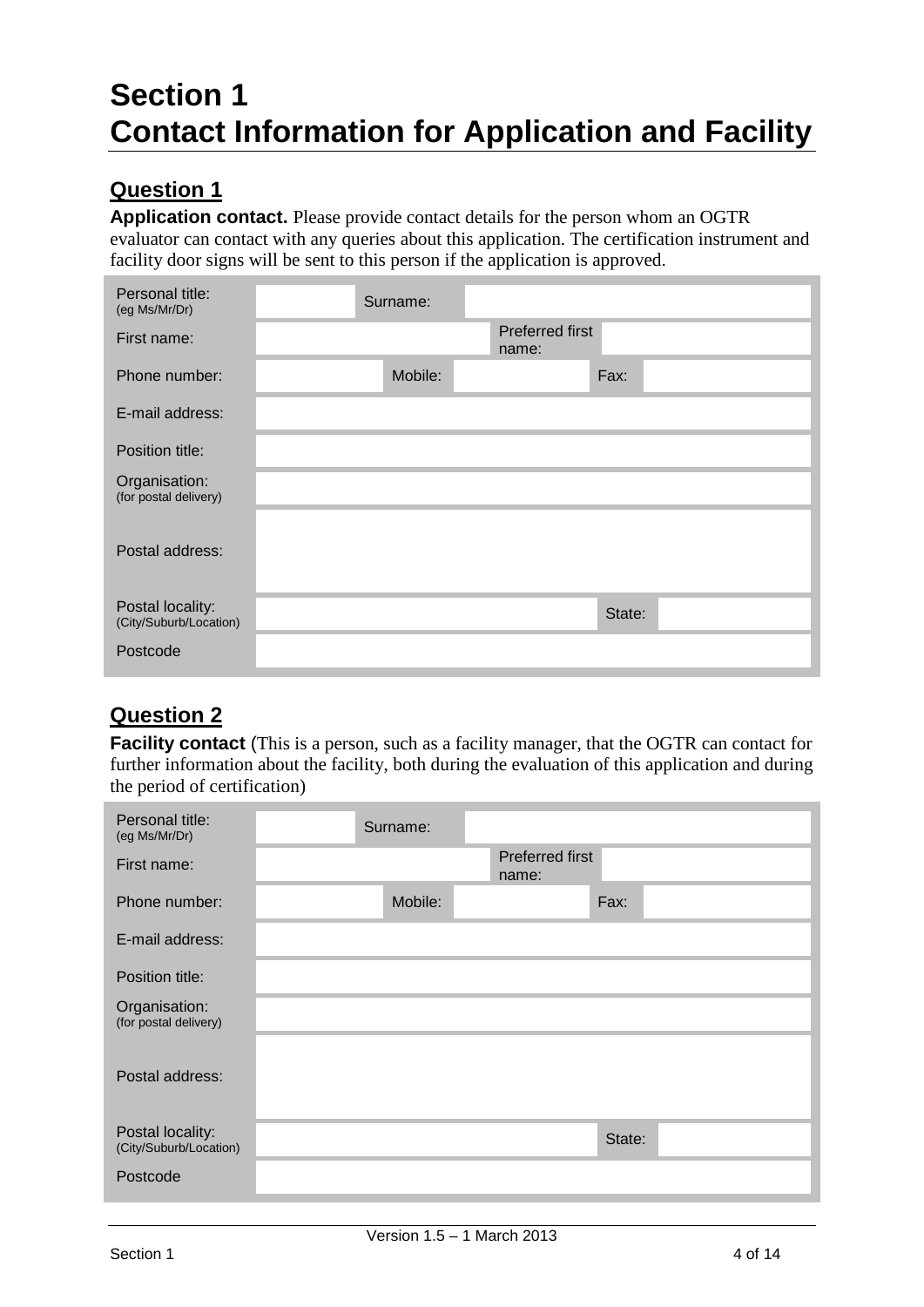# **Section 2 Facility Details**

#### **Question 3 Level and type of containment facility**

Please indicate the physical containment (PC) level and facility type on the list below.

Guidance on the OGTR's PC levels and facility types is provided in the *Guide to Physical Containment Levels and Facility Types* available on the OGTR website, as part of the explanatory information accompanying the guidelines for certification of physical containment facilities. You are welcome to contact the OGTR if you wish to clarify your choice of PC level / facility type.

- PC1 Facility (Animal/Laboratory/Plant)
- PC1 Large Grazing Animal Facility
- PC1 Large Scale Facility
- PC2 Animal Facility
- PC2 Aquatic Facility
- PC2 Constant Temperature Room
- PC2 Invertebrate Facility
- PC2 Laboratory
- PC2 Large Scale Facility
- PC2 Plant Facility
- PC3 Animal Facility
- PC3 Invertebrate Facility
- PC3 Laboratory
- PC3 Plant Facility

#### PC4 Facility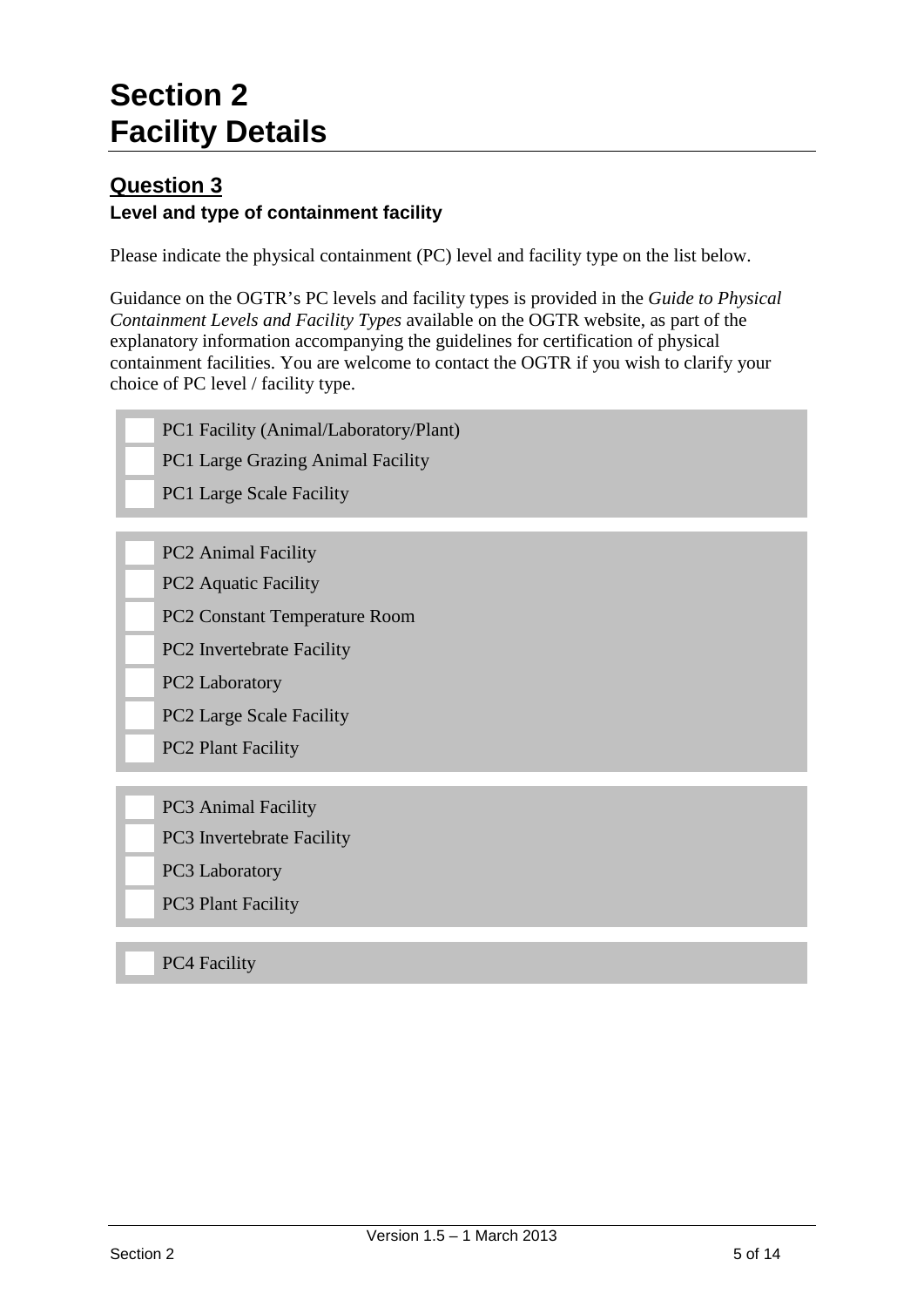# **Question 4**

#### **OGTR certification**

Is this facility currently certified by the Regulator under another certification number (*e.g.* is the certification held by another organisation; is it certified as both PC3 and PC2; is the area covered by another certification)?



If YES, please indicate the OGTR certification number, PC level and facility type.

| <b>OGTR</b> certification number:                  |  |
|----------------------------------------------------|--|
| PC level & facility type:<br>(e.g. PC2 Laboratory) |  |

#### **Question 5**

#### **Facility ownership**

Does the applicant organisation own the facility?



If NO, can the applicant organisation comply with certification conditions which require:

- (a) upkeep of the physical containment attributes of the facility;
- (b) maintenance and testing of fittings required by the conditions of certification; and
- (c) the capacity to exclude persons from the facility?



#### **Question 6**

#### **Facility equipment**

Does the applicant organisation own the equipment in the facility?



If NO, can the applicant organisation comply with any conditions which require testing, maintenance and operation of the containment equipment?

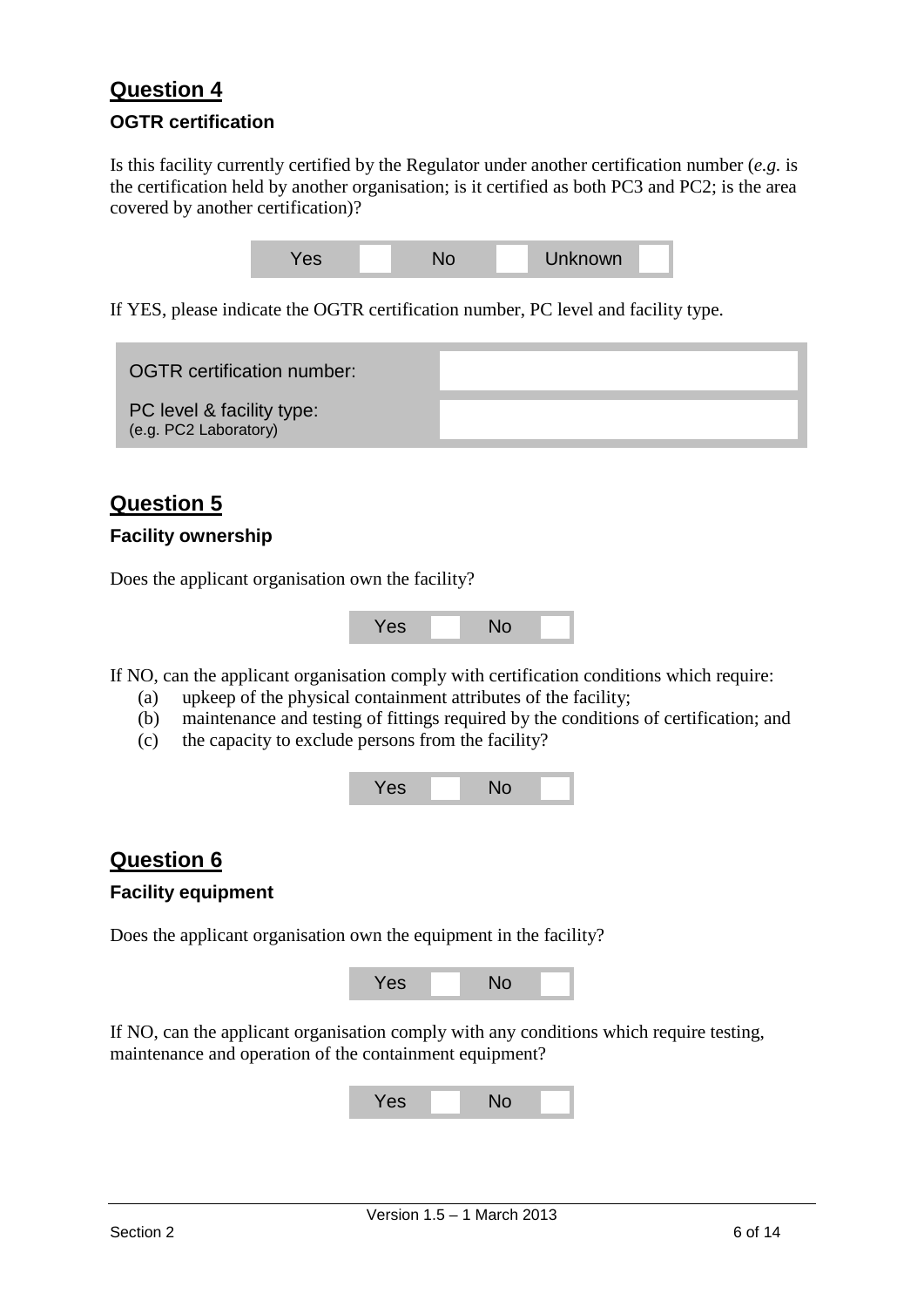# **Question 7**

#### **Facility name and address details**

Please provide the facility details below. This information is required to assist the OGTR to identify and locate the facility. The standard format for the OGTR name will usually follow the following format, which generally starts from the smallest identifiable component and ends with the largest:

Room number(s); Facility title; Floor/Level; Building name/number; then any additional description of the facility which assists in the identification of location e.g. University Campus, Research Institute etc.

Example:

Rooms 102 to 110, Bacterial Culture Laboratory, Level 1, George Hamblin Building (#25), University of Manangatang.

| Room number(s):                     |        |
|-------------------------------------|--------|
| Facility title:<br>(if applicable)  |        |
| Floor/Level:                        |        |
| <b>Building</b><br>name/number:     |        |
| Additional<br>description (if any)  |        |
| Street number and<br>name:          |        |
| Locality:<br>(City/Suburb/Location) | State: |
| Postcode                            |        |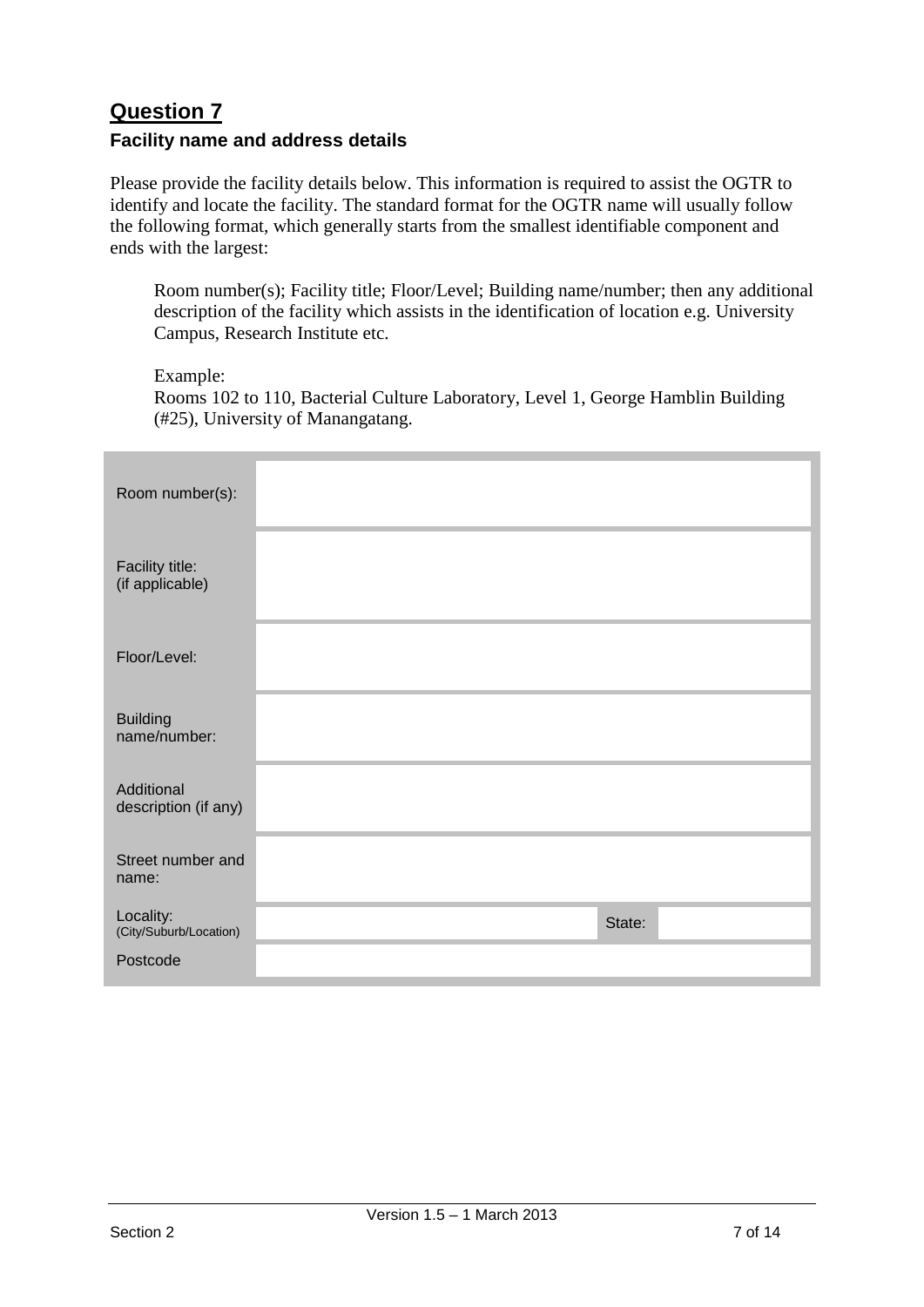### **Question 8 Anteroom / Airlock required?**

Does the facility require an anteroom or airlock? (The certification guidelines relevant for the facility will indicate whether an anteroom or airlock is required.)

| Yes       | $\rightarrow$ Go to Question 9  |
|-----------|---------------------------------|
|           |                                 |
| <b>No</b> | $\rightarrow$ Go to Question 10 |

### **Question 9 Anteroom / Airlock present?**

If the answer to Question 8 is YES, does the facility have an anteroom / airlock?

|                                                                        | Yes | <b>No</b> |  |  |  |
|------------------------------------------------------------------------|-----|-----------|--|--|--|
| If YES, what is/are the room number(s) for the anteroom(s)/airlock(s)? |     |           |  |  |  |
| Room number(s):                                                        |     |           |  |  |  |

If NO, please explain what alternative arrangements are proposed to manage any risks associated with not having an anteroom / airlock: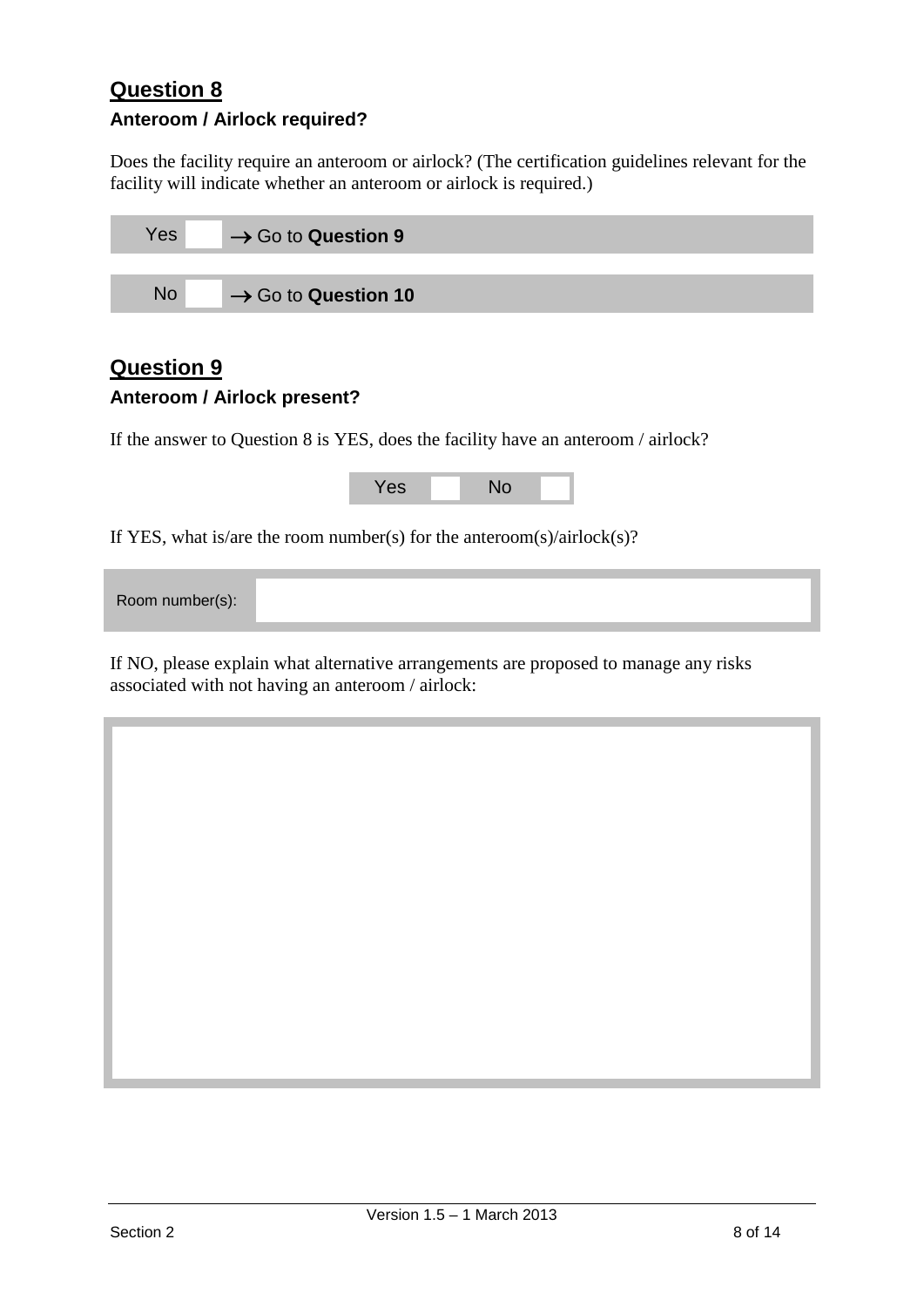### **Question 10 Number of entrance doors**

Doors that are used to enter and leave the facility will require an adhesive OGTR door sign and, where relevant, a biohazard sticker on the non certified side of the door, to alert people that they are entering an area certified by the Gene Technology Regulator. The OGTR generally does not require labels on doors of rooms that can only be accessed from within the certified facility. For example, if there is a non certified room located inside a certified facility, e.g. an office, storeroom or equipment room, the OGTR does not require a label on the door of the non-certified room. Emergency exits and doors that are not in use do not require a door sign.

Number of entrance doors to the facility:

# **Question 11**

#### **Facility floor plan**

Please attach a floor plan or sketch of the facility. A formal floor plan is preferred but a sketch map will suffice if it shows sufficient details to enable the OGTR to evaluate whether the facility has the required physical barriers. At the minimum, the floor plan should show allocated room numbers (if room numbers exist) and all doorways and doors in the facility.

If certification of a whole building, or the majority of the building, is being sought, the entire floor plan will be required. If certification is sought for one or more rooms within a larger area, the plan or sketch must show the boundary of the facility (doors and walls) as well as any adjoining corridors and their doors.

If there are any lifts, stairs or ramps between levels (inside the building), or openings into the facility or adjoining areas/corridors, they must be indicated as they may have a significant bearing on the approval of the application.

When applying for certification of facilities that require anterooms or airlocks the anteroom(s)/airlocks(s) must be clearly indicated.

In relevant PC2 facilities, if an adjoining corridor or another certified or non-certified room is proposed to perform the function of an anteroom, the floor plan must show all doors, lifts, stairs or ramps, and any other relevant details that may compromise the functioning of the corridor or room as an anteroom. Supporting information must also be supplied to indicate any risks that might arise from using the adjoining corridor or other room as the anteroom. If there is any doubt about this, it is recommended you contact the OGTR to discuss your proposal prior to submitting the application.

| Floor plan attached? | <b>Yes</b> | -No |  |
|----------------------|------------|-----|--|
|----------------------|------------|-----|--|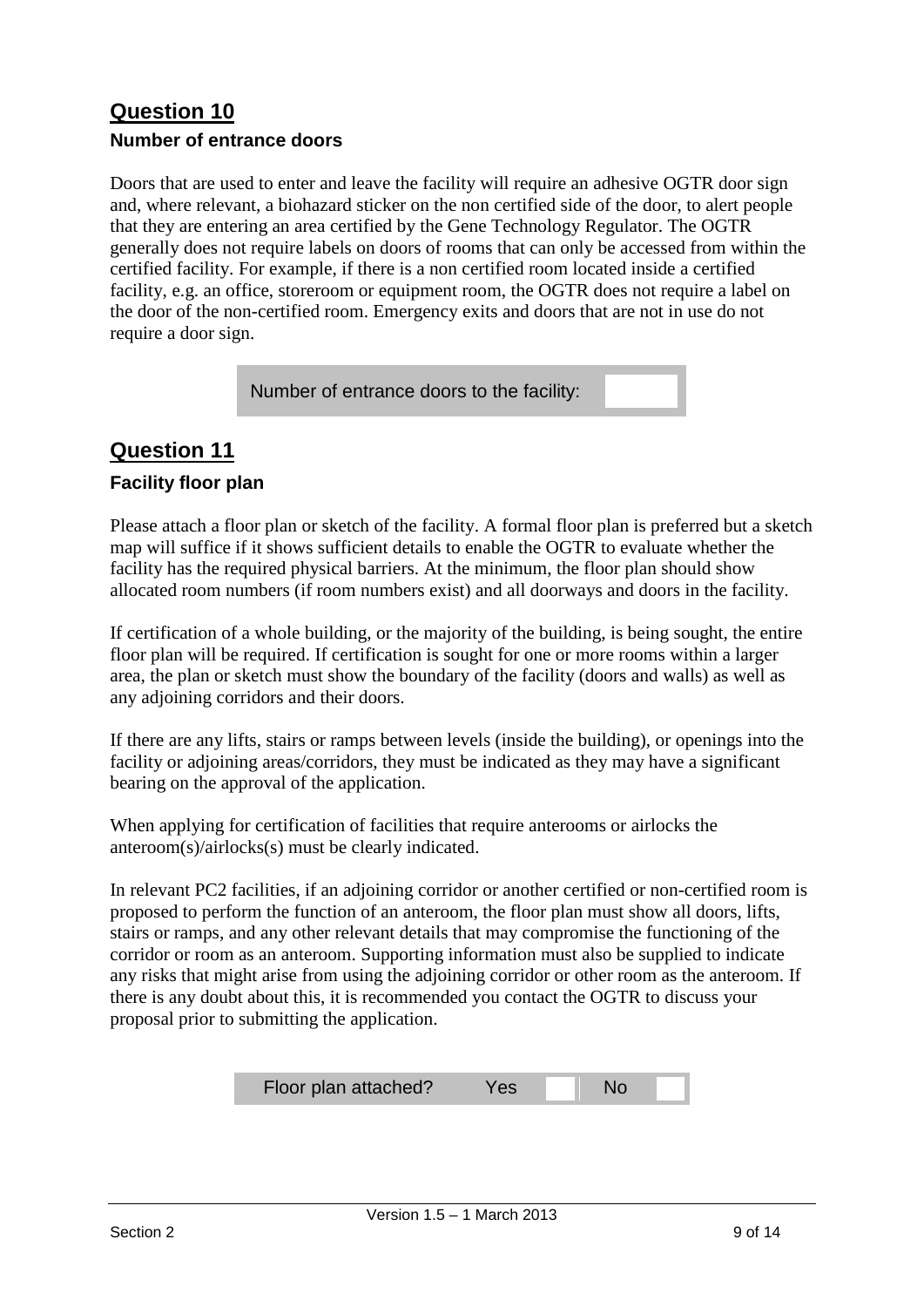# **Section 3 Facility Inspection**

If applying for certification of a:

- PC1 Facility (Animal/Laboratory/Plant)
- PC1 Large Grazing Facility
- PC2 Animal Facility
- PC2 Aquatic Facility
- PC2 Constant Temperature Room
- PC2 Invertebrate Facility
- PC2 Laboratory
- PC2 Plant Facility

#### → **Complete Section 3 Part A**

If applying for certification of a:

- PC1 Large Scale Facility
- PC2 Large Scale Facility
- PC3 Animal Facility
- PC3 Invertebrate Facility
- PC3 Laboratory
- PC3 Plant Facility
- PC4 Facility

→ **Complete Section 3 Part B**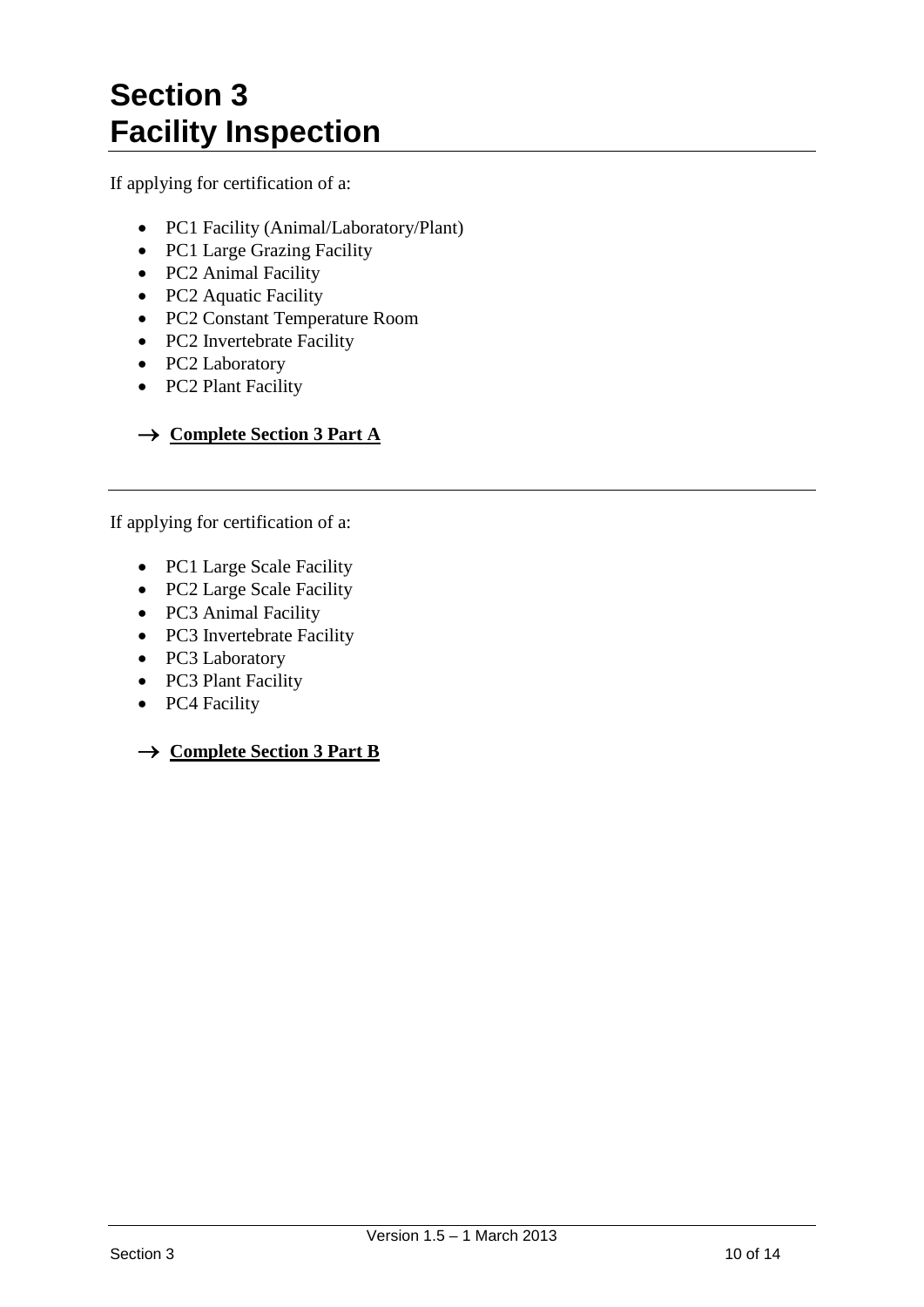# **Part A:**

Complete this Part in applications for:

- PC1 Facility (Animal/Laboratory/Plant)
- PC1 Large Grazing Facility
- PC2 Animal Facility
- PC2 Aquatic Facility
- PC2 Constant Temperature Room
- PC2 Invertebrate Facility
- PC2 Laboratory
- PC2 Plant Facility

The facility must be inspected by a person who has acquired through training, qualifications or experience, or a combination of these, the knowledge and skill enabling that person to assess compliance with the requirements for certification of a physical containment facility. The applicant is responsible for choosing an appropriate person to do the inspection. The inspection could be conducted by, for example, an IBC member, a contractor, an independent expert, an employee, or anyone else considered by the organisation to be appropriate. The OGTR does not provide any endorsement of any individuals or organisations to conduct inspections, and keeps no details of appropriate persons or organisations.

### **Question 12**

Has the facility been inspected by an appropriate person as outlined above?

# **Question 13**

Does the facility meet all requirements contained in the relevant certification guidelines?

Yes No



If NO please provide details of:

- which requirements in the relevant guidelines are not met; and
- what strategies you suggest to manage any risks that may arise or reasons why it is considered that the requirement or condition is not necessary to achieve containment of the GMOs.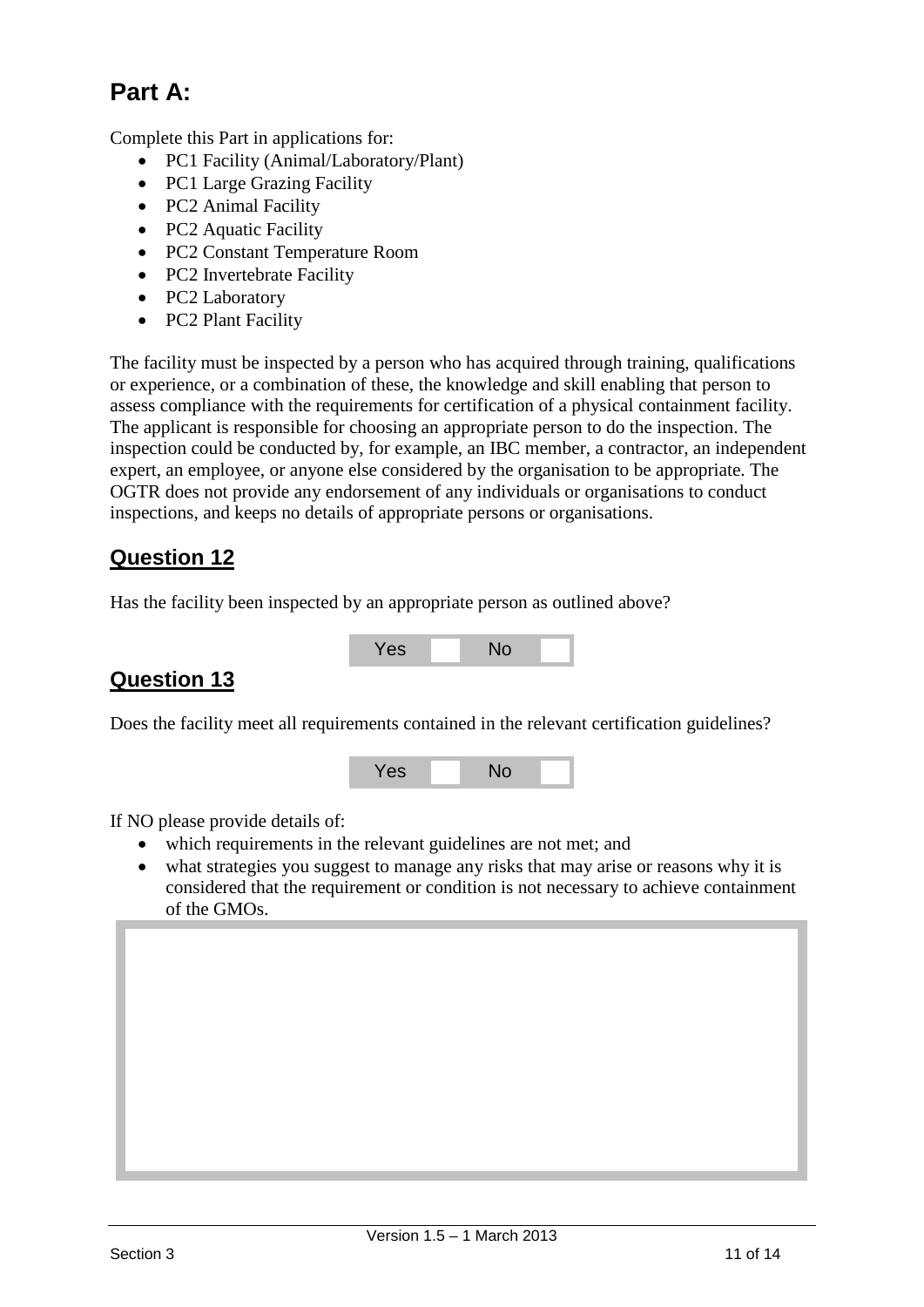# **Part B:**

Complete this Part in applications for:

- PC1 Large Scale Facility
- PC2 Large Scale Facility
- PC3 Animal Facility
- PC3 Invertebrate Facility
- PC3 Laboratory
- PC3 Plant Facility
- PC4 Facility

A report of the inspection must be provided to support the application for these facility types. The report must address the extent of compliance with the requirements for certification for the specific facility type/PC level being applied for. The inspection could be conducted by, for example, an IBC member, a contractor, an independent expert, an employee, a third party assessor or anyone else considered by the organisation to be appropriate. The OGTR will arrange an independent inspection of the facility in addition to the applicant organisation's inspection.

The OGTR is willing to undertake joint inspections with the applicant organisation's inspectors and/or third party inspectors for DAFF Biosecurity. Please contact the OGTR well in advance of anticipated/proposed inspection dates to make arrangements for this to occur.

Inspection checklists are available on the OGTR website.

Only a single checklist should be submitted even if the facility is inspected by more than one person.

| Inspection Report/Checklist attached? | Yes | <b>No</b> |  |
|---------------------------------------|-----|-----------|--|
|---------------------------------------|-----|-----------|--|

Please list here any other attachments to the application. (Please refer to the relevant guidelines for the required information/attachments).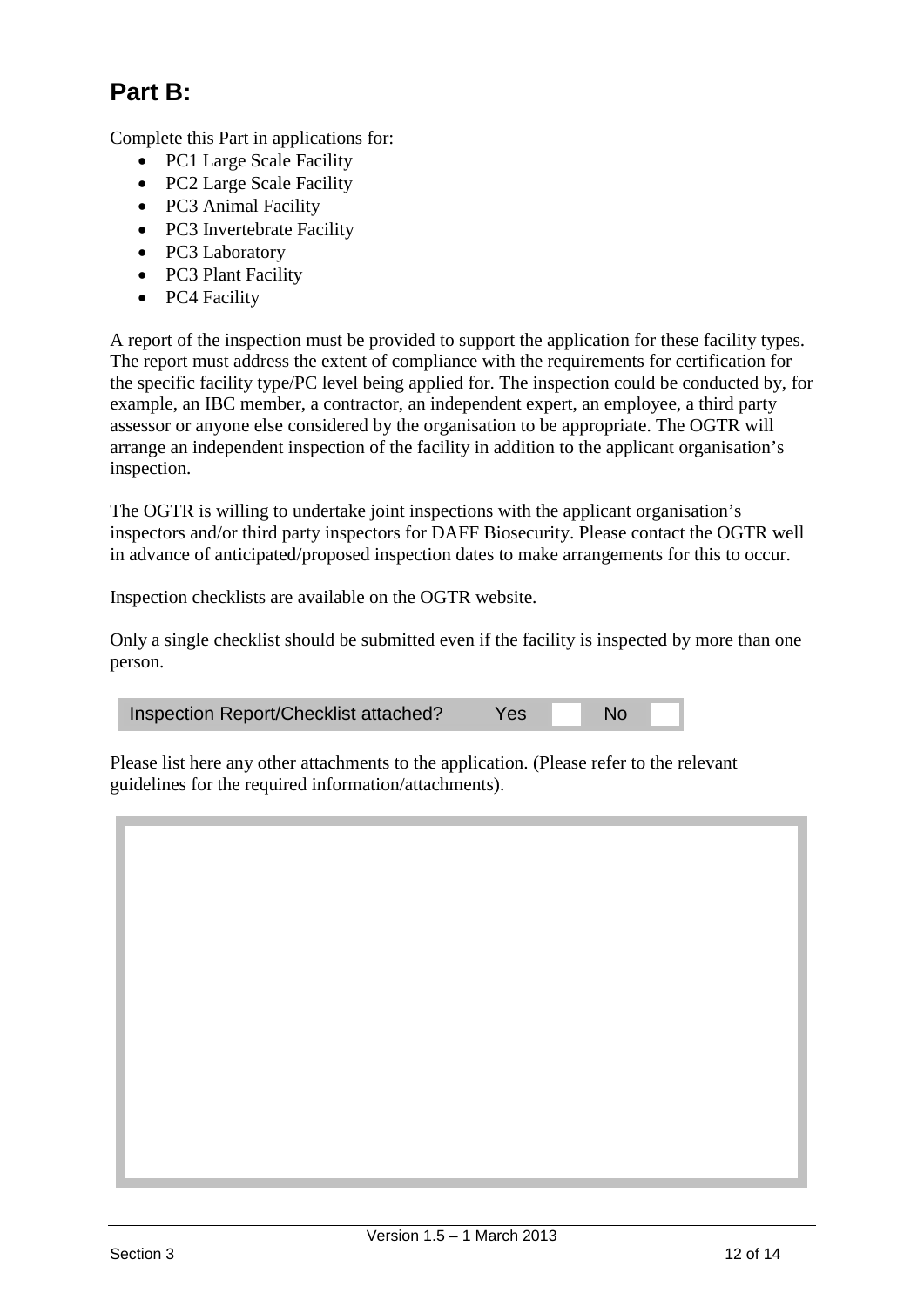Please provide any other information that may assist the OGTR in making a decision about this application.